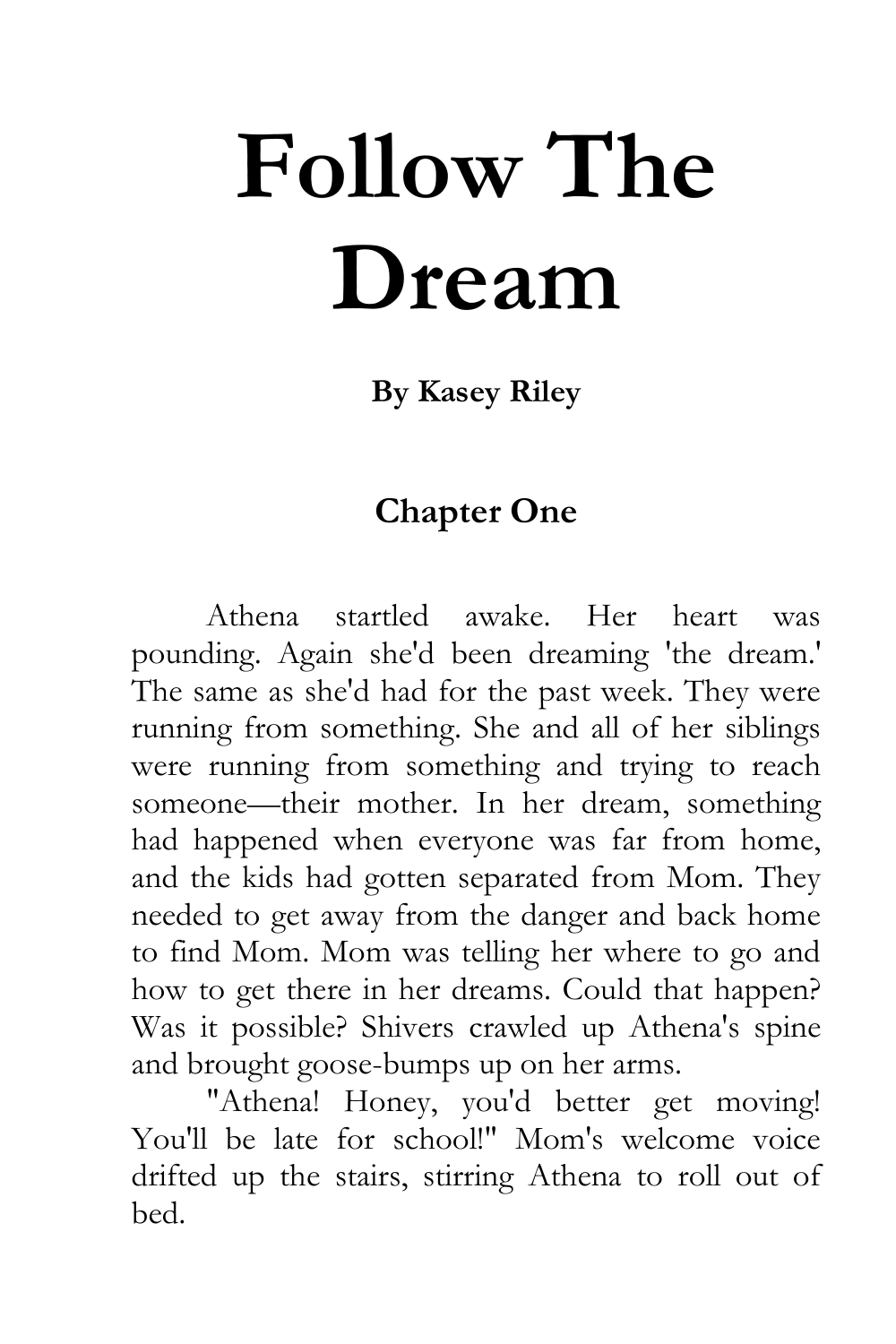Fifteen minutes later, she was in the kitchen with Damian, her older brother, Kira, her older sister, and the three-year-old Peyton. Mom was hustling around the kitchen, half-dressed for work, but making sure all the backpacks were ready to go.

"Damian, keep an eye on Peyton while I finish my make-up, okay?" Alysse tossed this request at her oldest son on her way to her room. She missed the eye-roll Damian shot at her.

"I've got to get something upstairs. You two watch your sister," Damian ordered Athena and Kira on his way from the kitchen.

"You ever notice, whenever mom tells him to babysit, Damian suddenly develops something he needs to do elsewhere? Like, how hard can it be for him to sit and eat, watching Peyton? It's not like she needs a diaper changed anymore." Kira glared after her brother and sighed.

"I think he just likes ordering us around. He'd order Peyton, but she's too young to do what he says most the time," Athena replied, showing wisdom beyond her ten years.

Alysse returned to the kitchen and frowned. "Did your brother duck out again? I swear, he avoids following orders as efficiently as Peyton does, but this time he's in trouble for it."

"He said he left something upstairs; he's only been gone a minute." Athena gallantly tried to cover for her absent brother.

"Damian Burgess! You get yourself down here,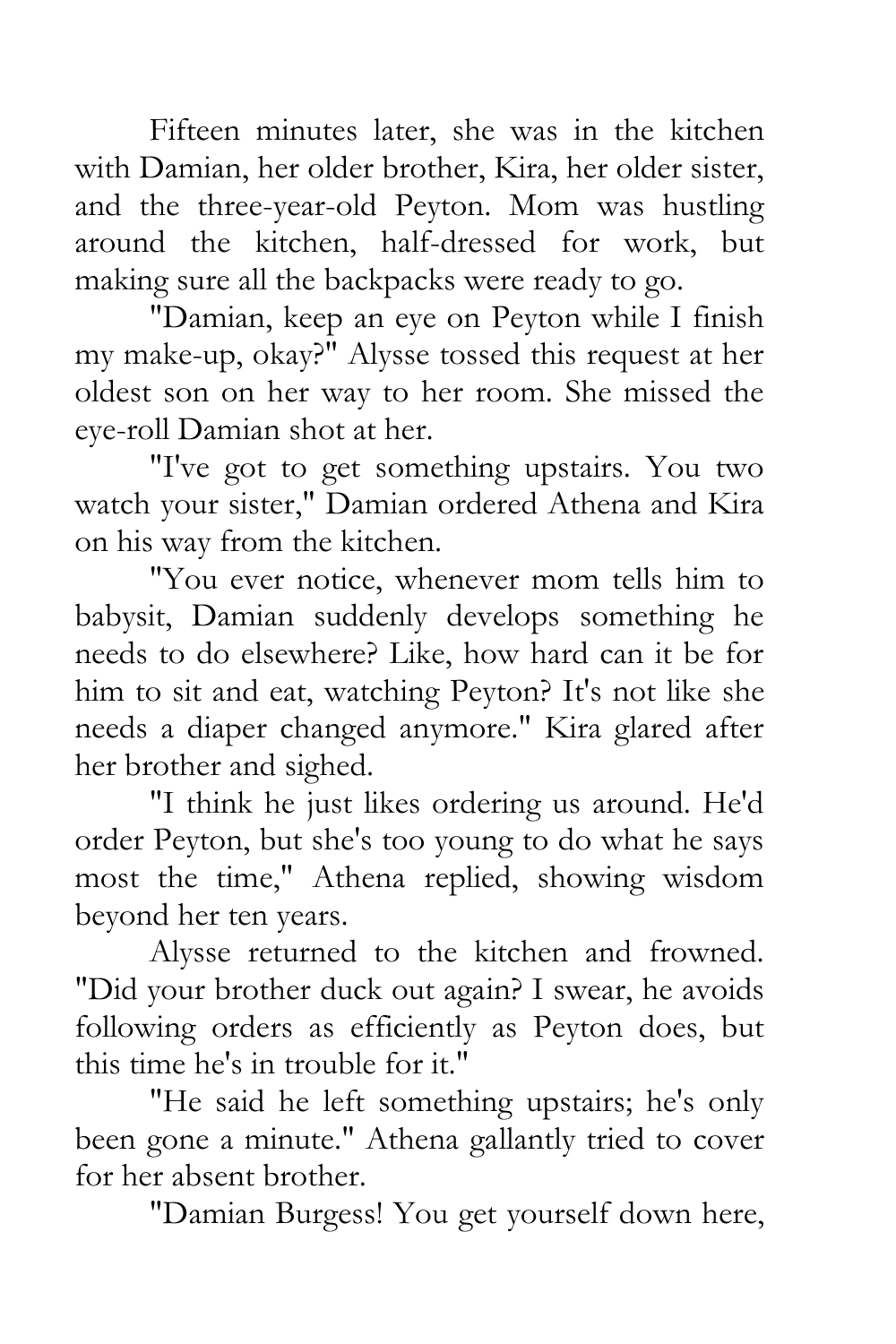young man!" Irritation vibrated in the shout up the stairs.

"Uh, yes, Mom? What do you need? I had to run upstairs and turn off my computer." Damian floundered through a likely excuse.

"I don't care about your computer. I put you in charge of taking care of your baby sister. How would you feel if something had happened while you were avoiding what I asked you to do? And don't tell me you told your sisters to watch Peyton. If I had wanted them to do it, I would have told them. I. Told. You." Alysse stood by the kitchen table with her arms crossed and her foot tapping. This body language did not bode well for the errant Damian.

"I'm sorry, Mom. You know nothing is going to happen here in our kitchen. I thought by asking Kira and Athena to watch Peyton; she would be safe." Damian reasoned softly, not looking up at his mother.

"Look at me. Did you honestly think all that before you asked, or I suspect you *told* your sisters to watch Peyton?" Alysse didn't need to raiser her voice; the firm question made Damian flinch.

He shook his head and looked up to make eye contact with his mother. It was easy to look her in the eye because, at fourteen, he was only an inch shorter than his mother. "No. You're right. You said to watch the baby and left the room, and I passed the chore on to the girls and headed upstairs. I didn't need to turn off my computer. I just like being able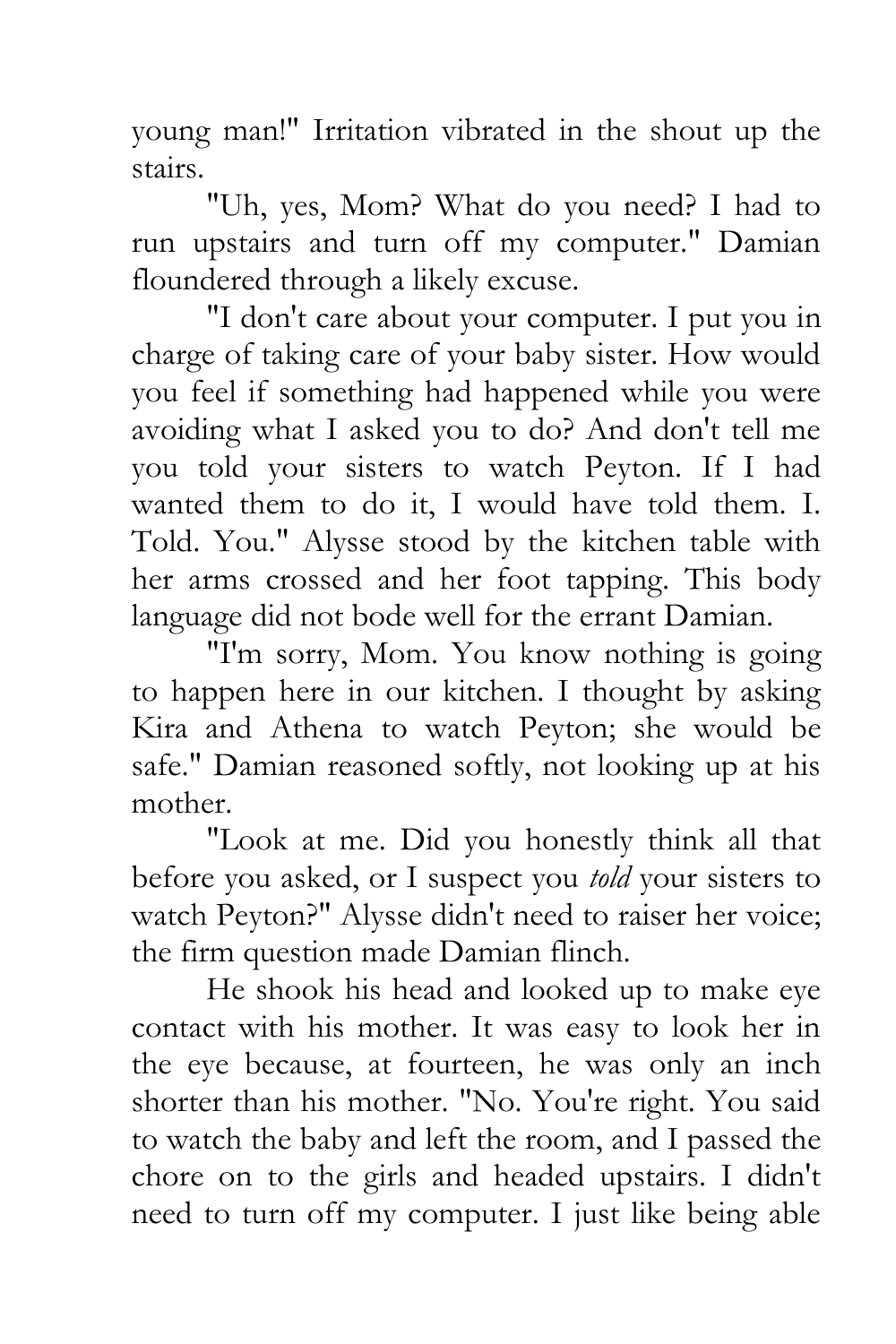to skip out on watching the baby when Athena and Kira can do it." Damian admitted and waited for his punishment.

"Give me your cell phone. You can have it back tonight. And don't you *dare* take Kira's or Athena's." Alysse extended her hand and waited for Damian to hand over his beloved phone.

"But what if something *does* happen? How would I get help?" Damian tried the ultimate strategy on his mother.

"You can have your buddies call 911—unless all of them are on phone restriction too. Give it." Alysse wasn't buying the ploy. She slid the extra cell into her shoulder bag and began herding her small army out the door. "Come on, move it. We'd better hope for light traffic, or all of us will be late." Damian took shotgun, and the others piled into the back with Kira securing Peyton into her car seat.

"This isn't going to keep us from heading to Burney, is it?" Damian's voice broke despite his attempts to keep it in the lower registers. Sometimes being fourteen was a real pain.

"Honey, I might be angry with you, but the trip to Burney is as much for me as it is for you. *Now,* if you had really screwed up—I would send you over to your grandparents, and we would go without you. Remember that. You are old enough to suffer the consequences of your actions, and I can be mean enough to make sure you remember the action and the consequences for the rest of your life." Alysse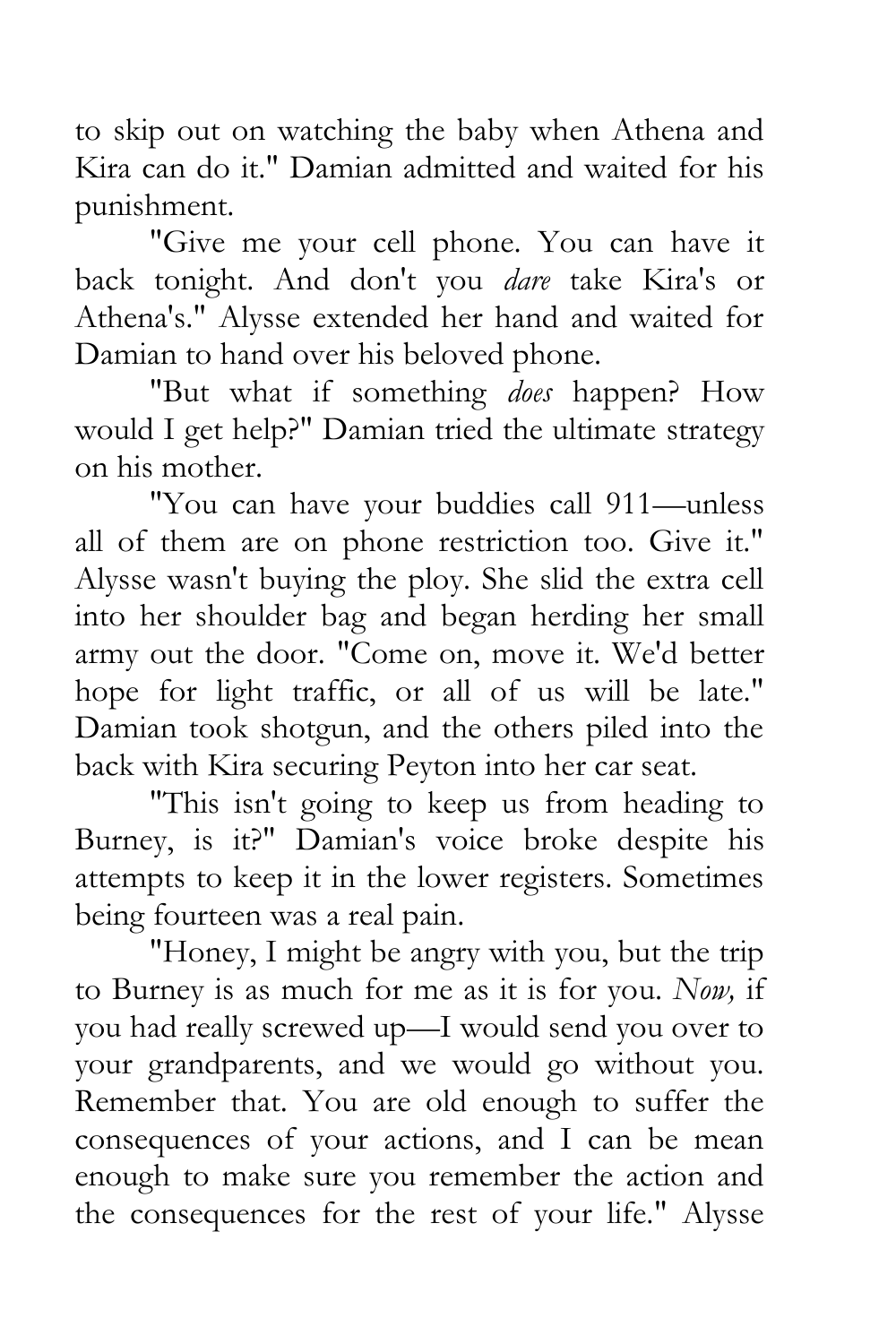pulled into the drop off zone for the middle-school and waited impatiently for Damian and Kira to hop out. Both waved to her as she pulled away.

"You wouldn't actually leave Damian behind, would you?" Athena inquired as they drove to her school.

"What do you think? Also, what do you think he would have to do to deserve that severe punishment? Think about that today. We'll compare notes when I get home. I want you to watch over Peyton when Stephanie drops her off this evening. I'm working until seven, and dinner is in the freezer. Damian and Kira will fix it. Here we are." Alysse let her daughter out of the SUV.

She marveled at how long and thick Athena's hair had grown. The child had waves in her straight hair—the only one of the four who did. The intermittent sun played with the wavy dark-blonde color. One second the light emphasized the gold; the next, it highlighted a darker note. The kitten ears on her headband were black today, contrasting with the gold in her hair even more. Athena was her golden child.

Damian was the leader and a redhead. Not a true red, but his actions belied the darker mahogany shades in his hair. No, the summer bleach out to red was him more than his winter color of sable brown.

As Alysse pulled back into traffic to get Peyton to daycare, she mulled over her other two girls. Kira tended to be the silent type. Only a year younger than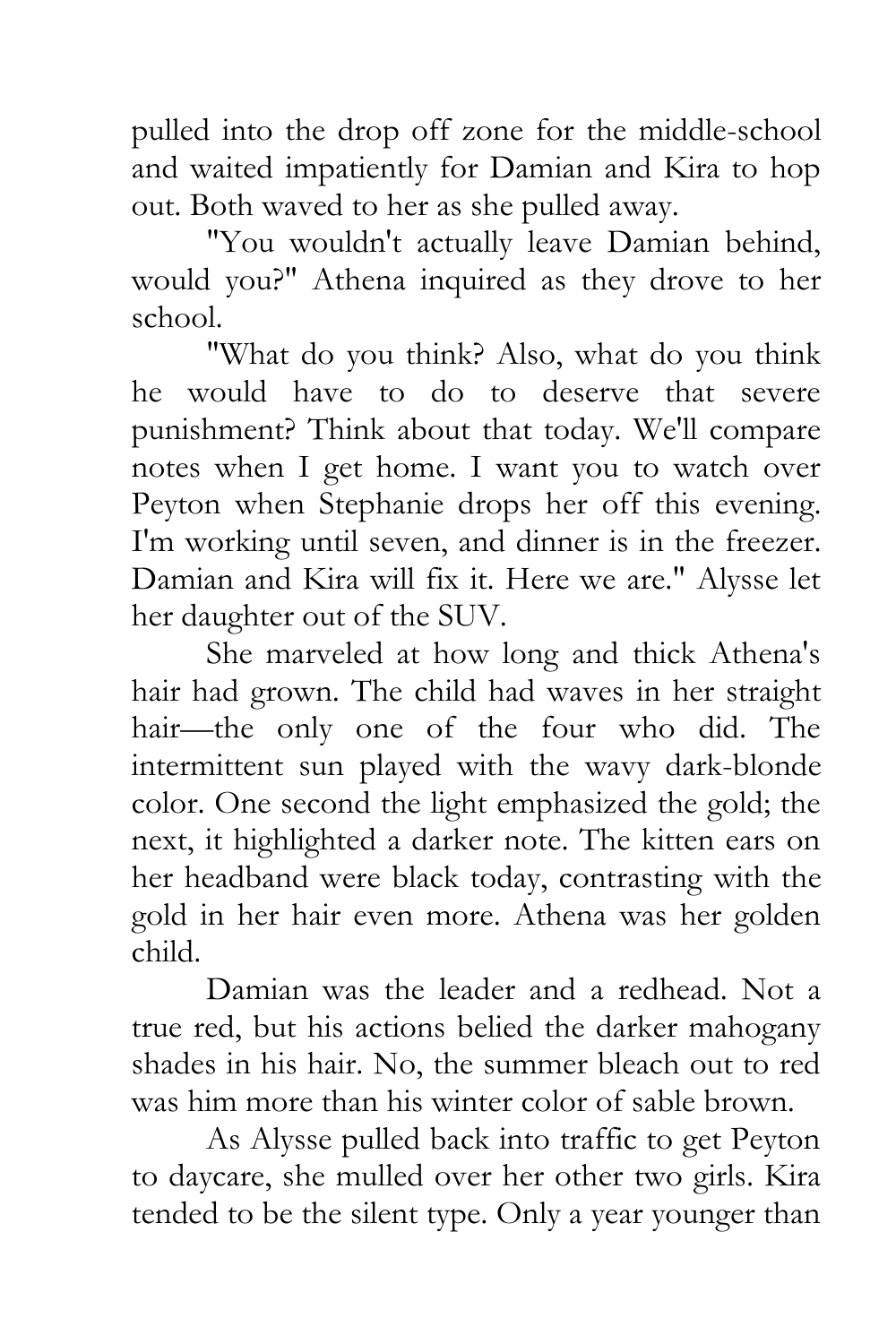Damian, she most often followed his lead and took his side in any matter. If Damian wanted to lead Kira into an inferno, Kira would blindly follow.

Athena would argue with both of them and often come out the winner. She was steadfast and brave. She worked her way through any problem life threw at her and only requested advice when wholly mystified with the issue.

Peyton. Peyton was the mystery. So far, she seemed able to get what she needed by being what she was—a baby. Would that work for her all of her life with her siblings? She tended to win her way with tears as much as with smiles. Which would she choose to use as she grew older? Alysse hoped it would be smiles. A whiny child would play on her nerves. They all went through that stage; Alysse just hoped it would be a short passage for Peyton.

"Here we are, Sweet Cheeks." Alysse moved to the back door to disconnect Peyton from her car seat. "You be a good girl today, okay? Auntie Stephanie is going to pick you up after school. What's the safe word?" Alysse had been working with Peyton on 'stranger danger,' and they chose a particular word so she could feel safe to go with anyone who tried to collect her from school.

"Pony." Peyton blurted without further prompting.

"Good girl. What do you do if Stephanie doesn't say pony?" Alysse prompted.

"Teacher."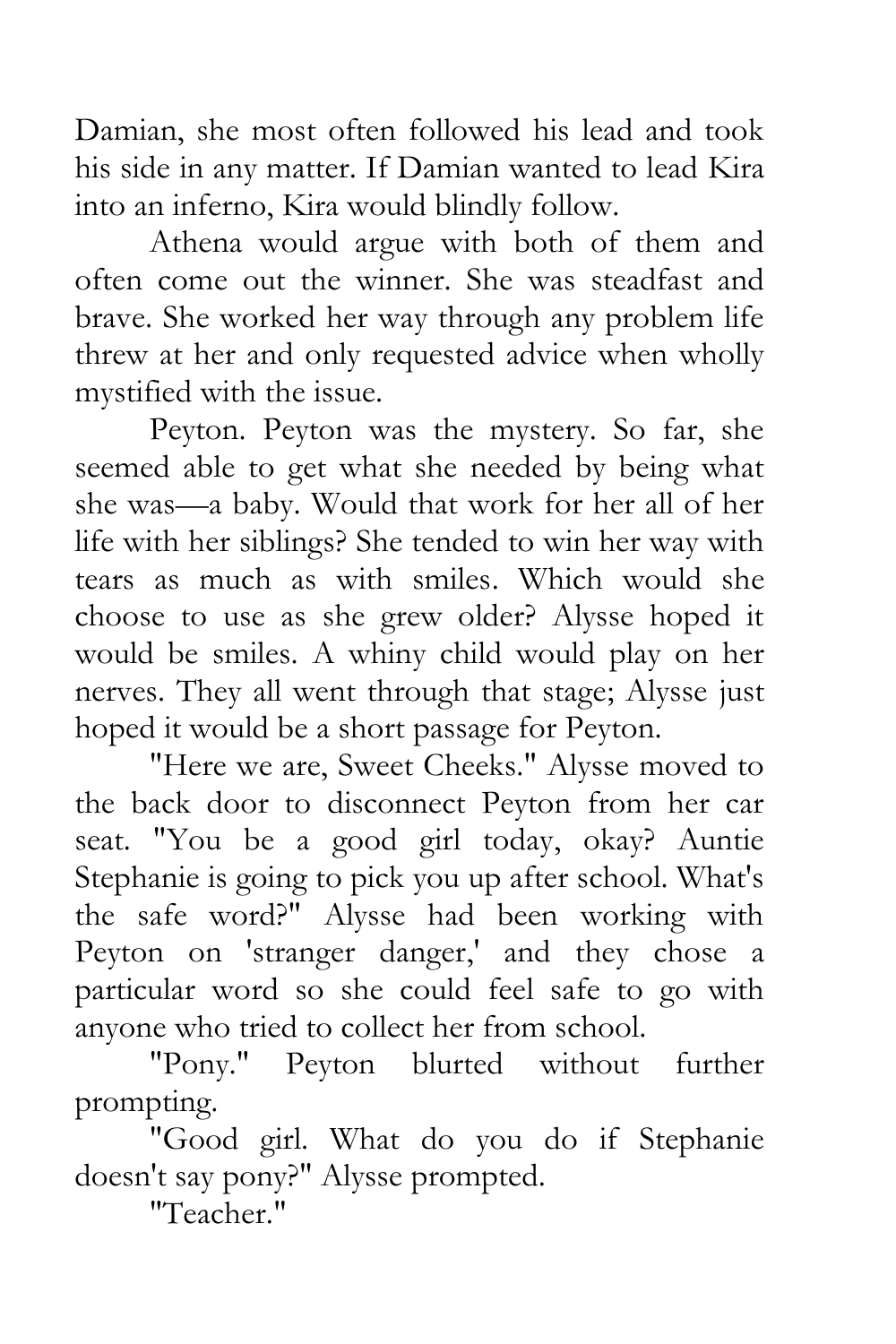"That's right. You run as fast as you can to your teacher. You are sooo smart. I love you. Behave today, and I'll see you when I get home." Inside the daycare, she hugged and kissed Peyton before turning her over to the attendant. Another year and it would be kindergarten instead of daycare. Easier on the budget but so much harder on the heart to know her baby was going to school. A horn sounded in the parking lot, and Alysse realized she had taken several minutes beyond the unloading time allowed. Oops. She waved, jumping into the SUV to let others take their children into the daycare service at the church.

Her guilt was fleeting about taking too long. She remembered the first day of the year there had been a traffic monitor encouraging mothers to walk away from crying children. It never got any easier, no matter what age the child. That final almost lost look over the small shoulder (or in the case of Damian the almost man-sized shoulder), tore Alysse's heart up. Knowing they were growing up and starting to make decisions scared the crap out of her. What if they made the wrong decisions? What if she hadn't taught them well enough the things they needed to know in life? How could she just drive away and leave them in the care of others? Alysse found her foot moving to the brake pedal and chuckled under her breath. "Way to go, fool. You know you have to trust what you've taught them sooner or later. Keep going, or you'll be late for work," she muttered to herself. Alysse pushed her foot down on the gas, and the SUV jumped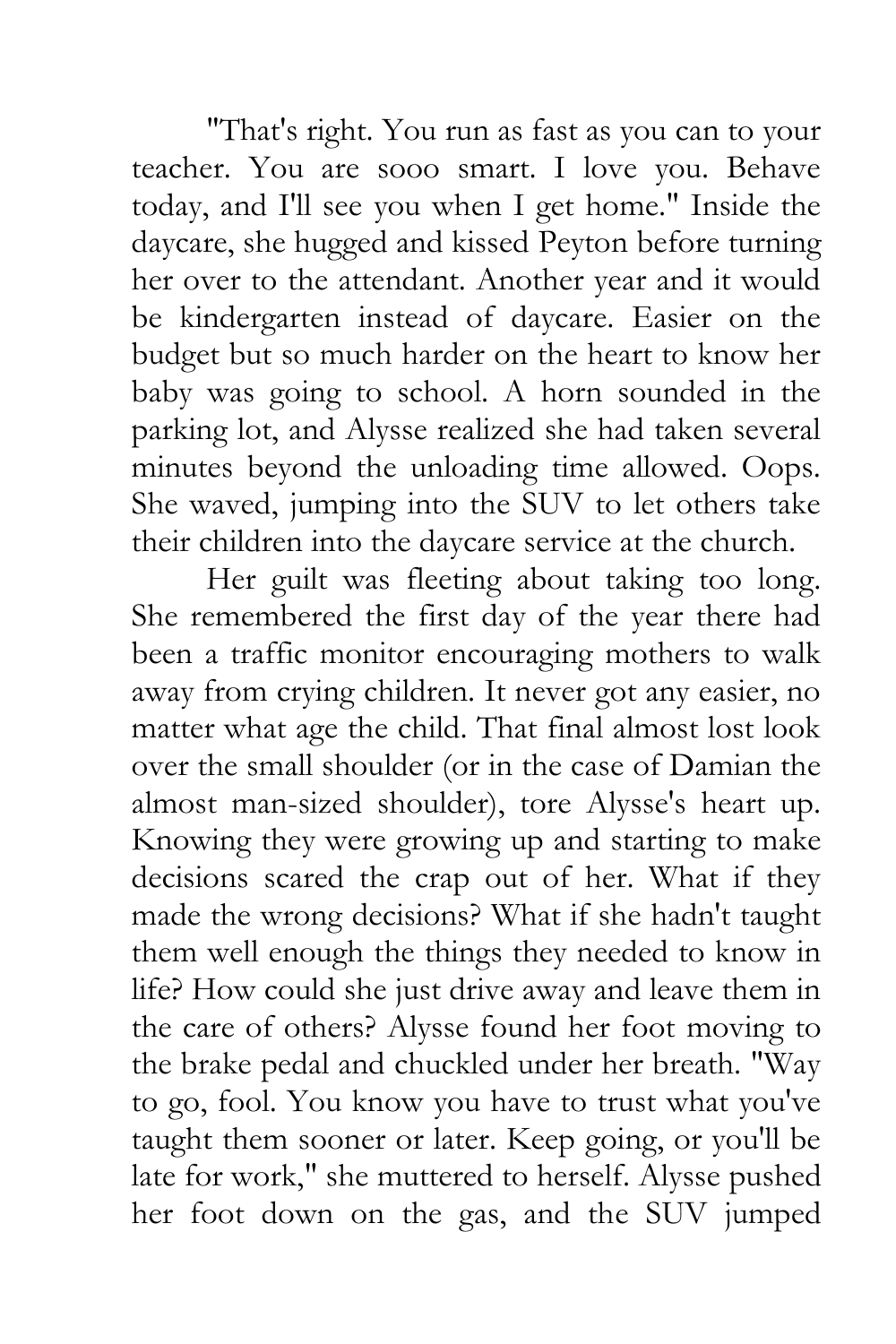through the intersection.

She spent her day at work cleaning up her desk and making sure everything was taken care of for the weekend. Monday was a school "in-service," and she had talked her boss into letting her have the day off too. She and the kids were going to a cabin she had borrowed up between Burney and Fall River Mills in California. If she could get all her projects completed, she could leave early, as long as no one showed up at her desk with any last-minute emergency projects. Every time she heard the elevator ding, Alysse cringed and refused to look over to see who was getting off on her floor. If she didn't look, maybe it wouldn't be another project heading for her desk.

At four-ten, she had everything put away. She couldn't believe she had gotten it all finished, and her desk was clean until she came back on Tuesday. Tuesday might be a disaster, but the weekend was all for her kids. Burney Falls, hiking, playing in the water and just relaxing with a movie after the sun went down. They needed this. It was time for a family pow-wow. It was time to sit and discuss what was going on at school, what was happening at home, and, most importantly, what was on their minds each and every one of them. Unplugging from the world and plugging into each other was the goal, and she couldn't wait to get started. Without another look back, Alysse made it to the elevator and out of the building. Shutting the door of the SUV, she felt a weight lifted from her shoulders. Grinning hugely,